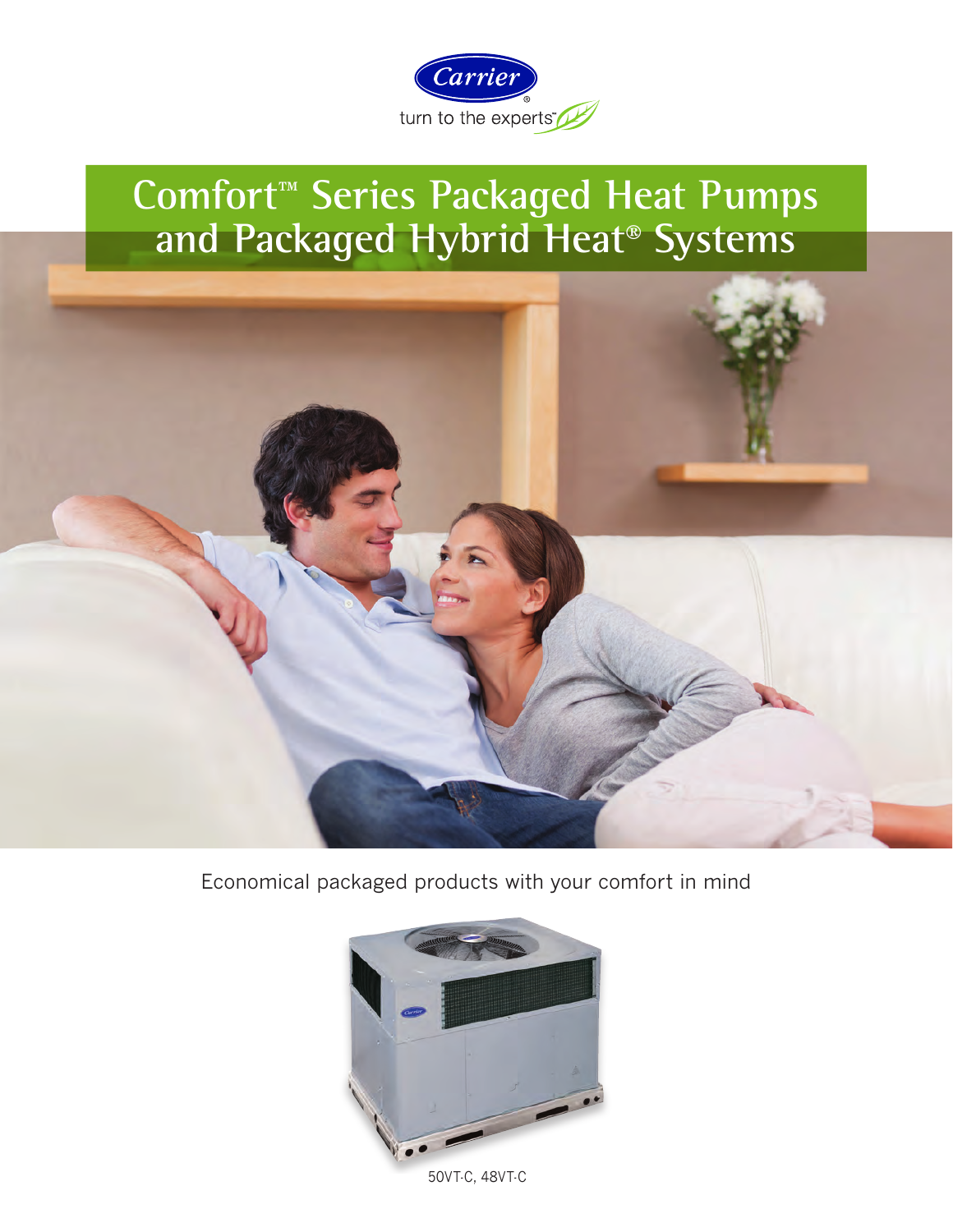## **What You Can Expect From Carrier**

Innovation, efficiency, quality: Carrier® Comfort™ Series packaged heat pumps and packaged Hybrid Heat® systems represent years of research and design with one goal in mind – making your family comfortable. With durable, lasting comfort and the option to choose a traditional heat pump or gas furnace and heat pump combined, Comfort Series packaged products represent the Carrier quality, environmental stewardship and lasting durability that have endured for more than a century. While both of these packaged products provide comfort all year long, our Hybrid Heat systems can be an excellent choice in areas where having both gas and electric heat pump heating are desirable for maximum comfort and energy savings.



#### **Efficiency**

SEER (Seasonal Energy Efficiency Ratio), HSPF (Heating Seasonal Performance Factor) and AFUE (Annual Fuel Utilization Efficiency) ratings are like your car's MPG – the higher the number, the greater the potential for savings. Comfort™ Series packaged heat pumps and packaged Hybrid Heat® systems offer up to 14.5 SEER cooling and 8.0 HSPF heating. The packaged Hybrid Heat system also reaches 81% AFUE gas heating.



#### **Durability**

A galvanized steel cabinet and heavy-duty wire coil guard provide superior protection against dings, dents and other outdoor threats. Our unique cabinet design puts the condensing coil above ground level and further out of harm's way. The bottom half of the cabinet is fully sealed to help keep moisture, leaves, dirt and other potential corrosives out.



### **Hybrid Heat® System**

Combining a gas furnace, an electric heat pump and a compatible thermostat, a Carrier Hybrid Heat system automatically switches between electric and gas heating to optimize the efficiency of each fuel source. It's the ultimate defense against unpredictable utility costs.



#### **Environment**

Carrier was the first to offer systems with Puron® refrigerant, which does not contribute to ozone depletion. By replacing an older, less efficient packaged product with a Comfort™ series packaged heat pump or packaged Hybrid Heat® system, you are reducing energy use and your environmental impact.



#### **Sound**

Carrier® Comfort™ Series packaged products deliver quiet, indoor comfort. With sound levels as low as 73 decibels, you can enjoy the comfort with very little background noise. All models include components that help keep sound levels quiet, including an aerodynamic top and quiet motor mounts.



#### **Limited Warranty**

To the original owner, Carrier® Comfort™ Series packaged heat pumps and packaged Hybrid Heat® systems are covered by a 10-year parts limited warranty upon timely registration. The limited warranty period is five years if not registered within 90 days of installation. Jurisdictions where warranty benefits cannot be conditioned on registration will receive the registered limited warranty period. See warranty certificate at carrier.com for complete details and restrictions.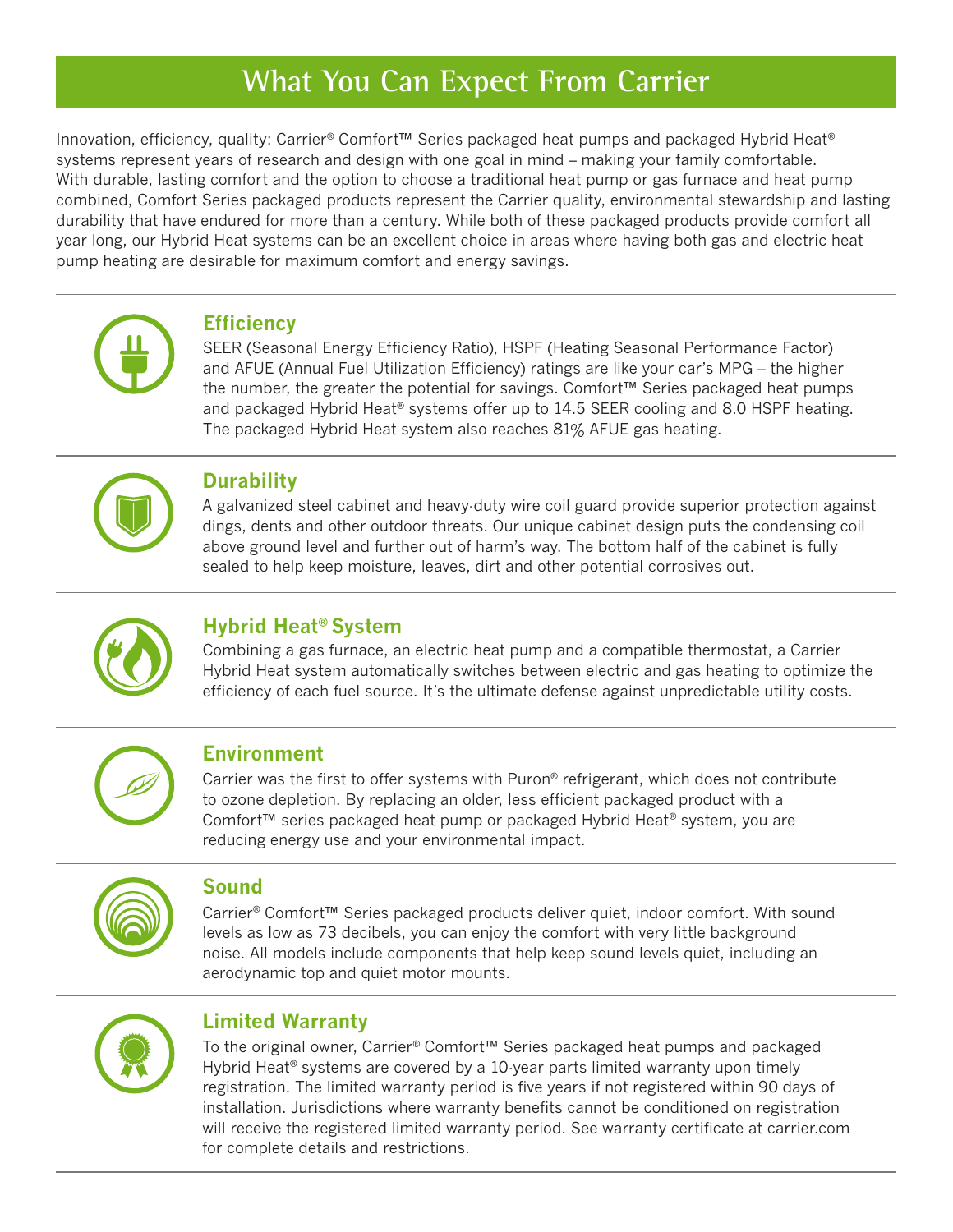## **A Range of Comfort**

Carrier delivers packaged products in a range of shapes and sizes. Check out this side-by-side comparison to see how our durable and efficient Comfort™ Series packaged heat pumps and packaged Hybrid Heat® systems measure up against our Performance™ models.

|                         | <b>Packaged Heat Pump</b>                                                                |                                                                      | Packaged Hybrid Heat <sup>®</sup> System                                |                                                                      |
|-------------------------|------------------------------------------------------------------------------------------|----------------------------------------------------------------------|-------------------------------------------------------------------------|----------------------------------------------------------------------|
|                         | Comfort™                                                                                 | Performance™                                                         | Comfort™                                                                | Performance™                                                         |
|                         | <b>Series</b>                                                                            | <b>Series</b>                                                        | <b>Series</b>                                                           | <b>Series</b>                                                        |
| <b>Performance</b>      | Single-stage                                                                             | Two-stage                                                            | Single-stage                                                            | Two-stage                                                            |
|                         | compressor                                                                               | compressor                                                           | compressor                                                              | compressor                                                           |
| <b>Efficiency</b>       | <b>14.0 SEER</b>                                                                         | <b>15.5 SEER</b>                                                     | 14.0 SEER/8.0 HSPF                                                      | 14.5 SEER/8.5 HSPF                                                   |
|                         | <b>8.0 HSPF</b>                                                                          | 8.5 HSPF                                                             | 80.1% AFUE                                                              | 81% AFUE                                                             |
|                         | <b>Standard</b><br>Dehumidification dehumidification with<br>Côr <sup>®</sup> thermostat | Opt. adv. dehum. and<br>airflow with variable-<br>speed blower motor | <b>Standard</b><br>dehumidification with<br>Côr <sup>®</sup> thermostat | Opt. adv. dehum. and<br>airflow with variable-<br>speed blower motor |
| <b>Durability</b>       | High-tech composite,                                                                     | High-tech composite,                                                 | High-tech composite,                                                    | High-tech composite,                                                 |
|                         | rust-proof base                                                                          | rust-proof base                                                      | rust-proof base                                                         | rust-proof base                                                      |
| Sound                   | as low as 73 dBA                                                                         | as low as 71 dBA                                                     | as low as 73 dBA                                                        | as low as 71 dBA                                                     |
| <b>Limited Warranty</b> | 10-year parts*                                                                           | 10-year parts*                                                       | 10-year parts*                                                          | 10-year parts*                                                       |

\* Upon timely registration. The warranty period is five years if not registered within 90 days of installation.



### **The Carrier® Difference**

If you could look under the hood of a Carrier Comfort™ Series packaged heat pump or packaged Hybrid Heat<sup>®</sup> system, you'd see what drives the performance: a serious commitment to quality. Our microtube condensing coil saves space and provides lasting comfort with its corrosion-resistant construction. The smooth-running compressor helps deliver solid, reliable cooling performance. For gas heating operation in packaged Hybrid Heat systems, our TurboTubular™ heat exchanger allows hot gases to make multiple passes across the supply air, optimizing heat transfer and system efficiency.

All of this technology is built upon a high-tech composite, rust-proof base that provides a solid foundation for comfort and includes an integrated, sloped drain pan for enhanced drainage to help inhibit mold, algae and bacterial growth.

#### **For California Residents:**

For installation in SCAQMD only: Model 48VT-C does not meet the SCAQMD Rule 1111 14 ng/J NOx emission limit, and thus is subject to a mitigation fee of up to \$450. This product is not eligible for the Clean Air Furnace Rebate Program: *www.CleanAirFurnaceRebate.com.*